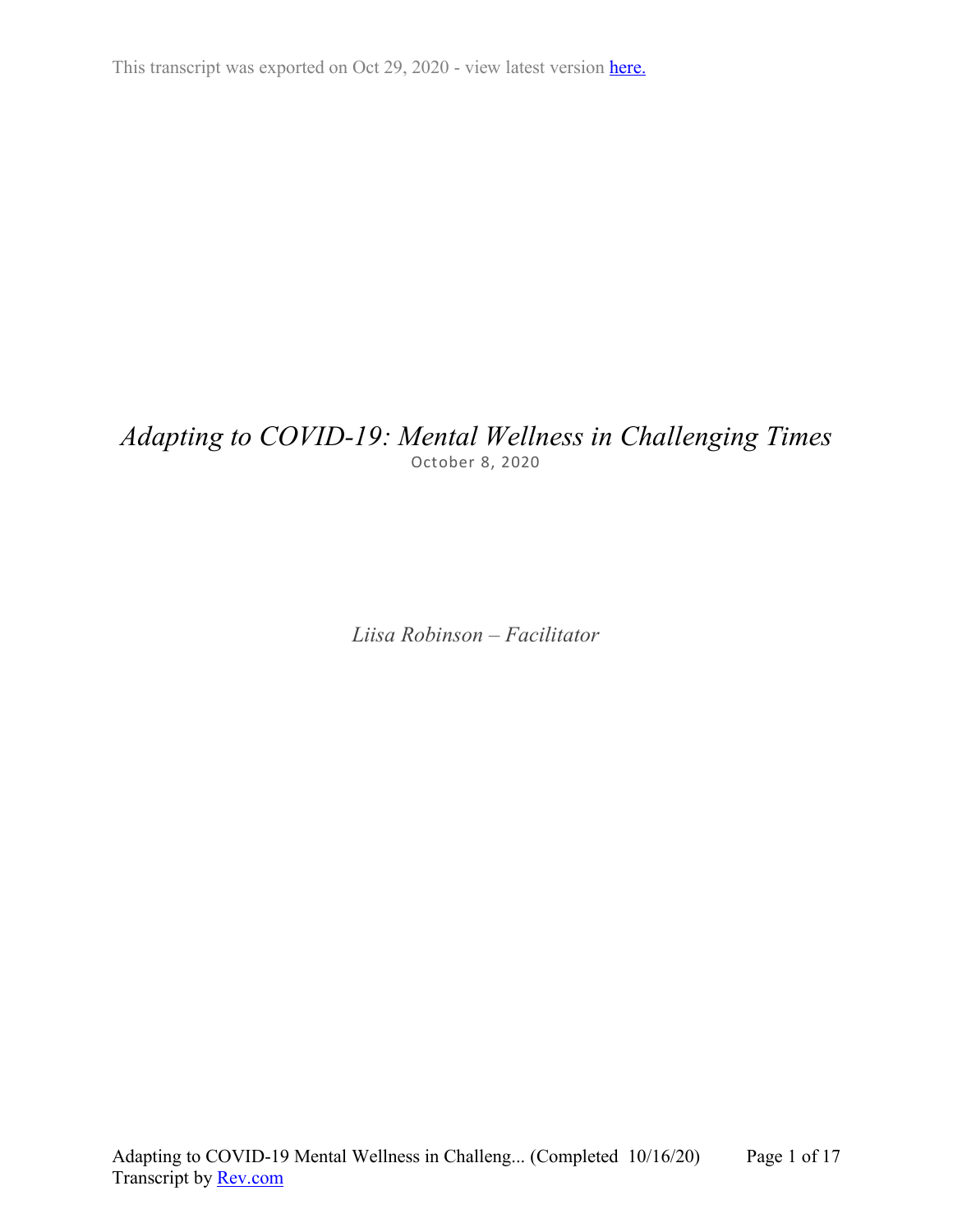# Contents

| What is an Important Piece of Knowledge that you Have About Yourself or Your Values?5 |
|---------------------------------------------------------------------------------------|
|                                                                                       |
|                                                                                       |
|                                                                                       |
|                                                                                       |
|                                                                                       |
|                                                                                       |
|                                                                                       |
|                                                                                       |
|                                                                                       |
|                                                                                       |
|                                                                                       |
|                                                                                       |
|                                                                                       |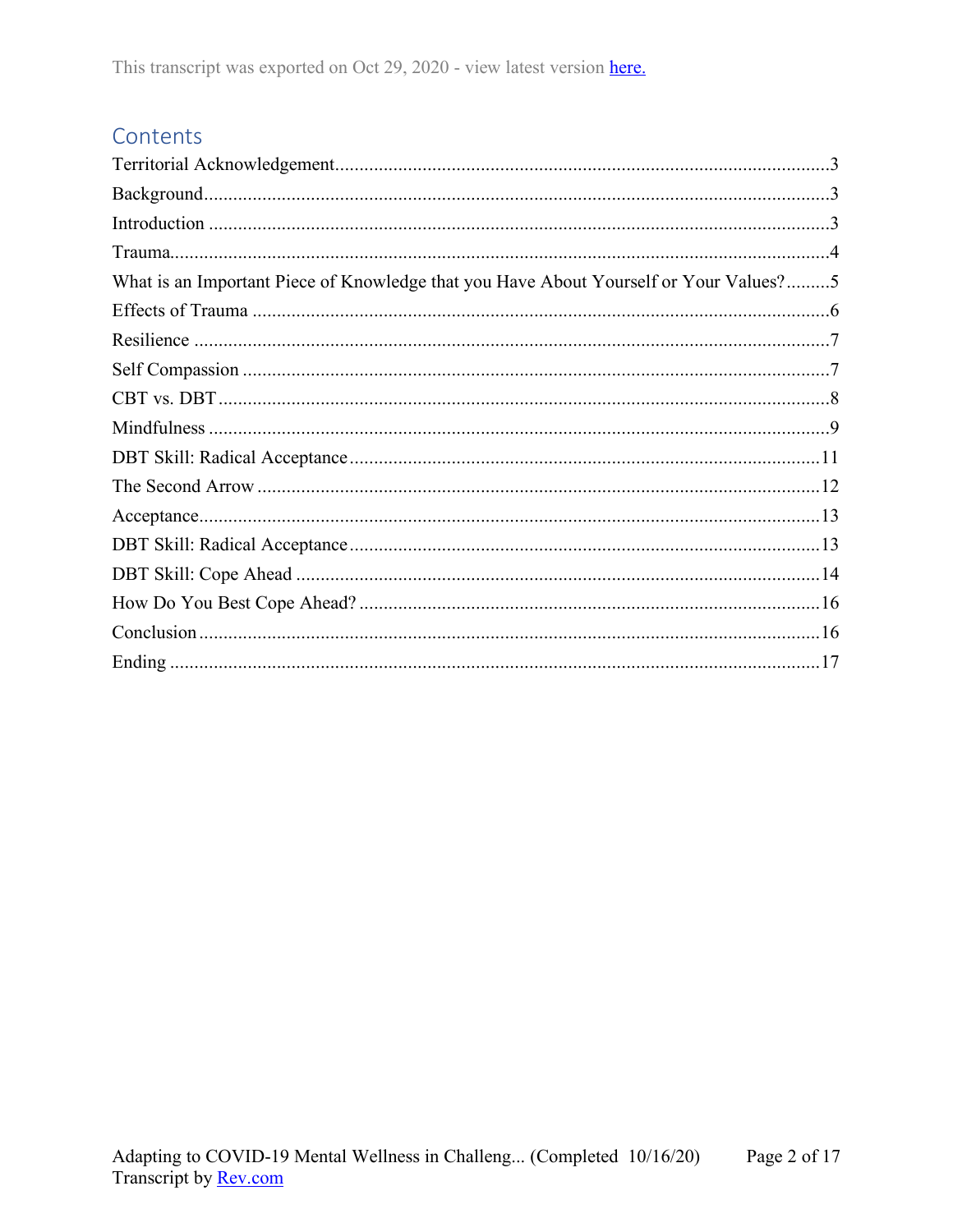# <span id="page-2-0"></span>Territorial Acknowledgement

#### Liisa:

Hi, everyone. Welcome. I'm glad you're here. And the next slide is fine, thanks. I'd like to acknowledge that I'm joining you today from the Lekwungen territory. But I am also a employee at Camosun College, and we're on both the Lekwungen and WSANEC territories. It feels super important to me, when we gather to talk about mental health, that we acknowledge that colonization and power and privilege mean that things impact people in different ways. It's extra important when we acknowledge the territories that we acknowledge the history. My family are not original people of these lands, I come from norther Finland, hence the creative spelling of my name, and also Scotland. And I'm a really grateful visitor on these territories. Yeah. The connection to the land for me here is really, really important. I've been so lucky these last couple mornings to see otters down by the water when I've gone for my morning run, and it just feels like a treat from the land when I get greeted by some of the creatures that live here.

### <span id="page-2-1"></span>Background

#### Liisa:

Thanks, next. Who am I? Whenever I go to a webinar I like to know who's talking to me, or when we're in person, even better. I'm a counselor at Camosun, but I also have a pretty rich history in yoga and meditation. And one of the other things, to me, that feels really important is not just the territorial acknowledgement of where we are coming from today, but also the knowledge acknowledgement.

#### Liisa:

For me, my teachers are in a place called Rishikesh, in northern India. And as much as I would love to say that many, many years in grad school were the primary basis of what I feel like speak from when we talk about coping and how to deal with difficulties in their lives and difficult times. For me, the time on my yoga mat and the time on my meditation cushion is probably more impactful in terms of my real, deep sense of how to cope well with difficult times. So I'm particularly grateful to my teacher, [inaudible 00:02:09], who lives in Rishikesh. And it's with his permission and nudging that I share his knowledge with others when I speak with them as well. I'm a DBT trained therapist as well, so we're going to draw on some dialectical behavioral therapy training pieces today. Yeah, that's probably all I need to say about my background, but certainly if questions come up at the end, please feel free to ask.

### <span id="page-2-2"></span>**Introduction**

#### Liisa:

Next. We're going to talk today about mental health and COVID. It is mental health week. Happy mental health week. Also, we are in these times that I think when we look back on them are going to be known as the times of COVID, it's such a big impact in our lives, and this is why the folks from BC campus have asked me to come speak to you about wellness in the times of COVID. I just wanted to get a sense from folks who are present, what are some words that come to your mind around mental health and COVID? Just to kind of get a sense of what we're coming into this presentation with what we're thinking about this. [Duane's 00:03:14] going to tell you how you can contribute to this presentation today by sharing some thoughts.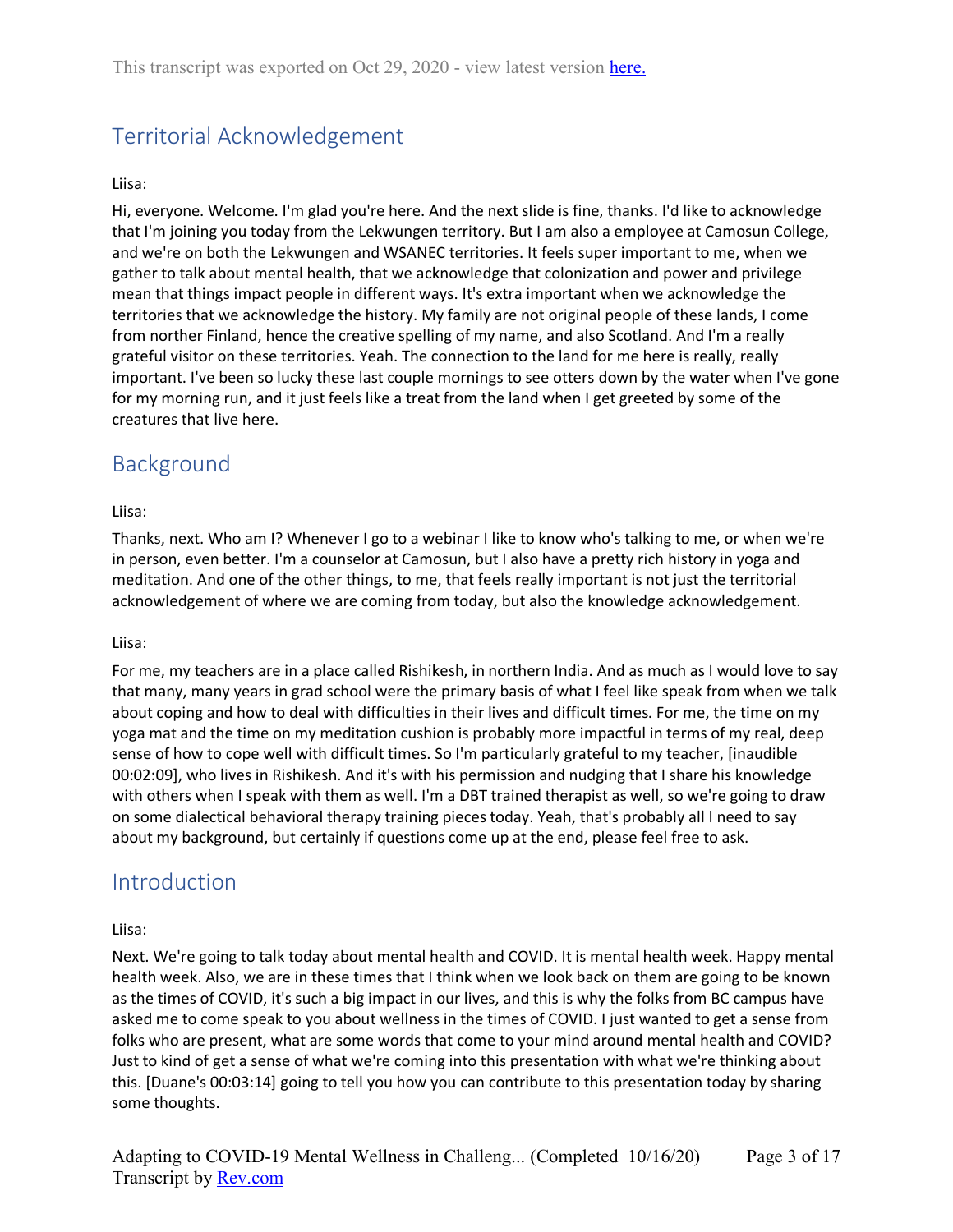#### Duane:

Okay. If everybody goes to the top of their screen and clicks on "view options", then scrolls down and click on "annotate", you'll be provided with the opportunity to click anywhere on the screen and add text, or a stamp, or other thoughts.

#### Liisa:

I'm already seeing some words come up alone. Isolating. Isolation already, a second of that. Anxiety and stress. Needing connection. Yeah, these are really helpful to see. And isn't that interesting that these have very little to do with the actual illness itself, but much more about what is our human experience in this. Confused. Overwhelmed. Great, thank you so much for typing those in. A heart, I love that. It's fun that we can add those in on this. Yeah.

#### Liisa:

Even just as we sit in this group together, right? We've been able to come together today and here we are feeling some of these things around what COVID's going to mean for mental health. Let's just kind of hold that a little bit tenderly to realize we're all going to be in slightly different places. And as I mentioned in the territorial acknowledgement, we're all in the same boat and we're all impacted differently. The experience of COVID is going to be very, very different depending on what's going on in each person's life and it's probably going to change over the experience of while we're in these times. How we felt in March might be very different than how we feel in October. We just want to leave space for it to change, and part of what I'm really hoping we can do today is breath some other experiences into this, because these words feel pretty heavy. So how do we kind of hold that that's true, and also there may be some other things that are true? Next slide, please.

### <span id="page-3-0"></span>Trauma

#### Liisa:

One of things that I thought about when I was asked to present on this was... This slide is kind of jarring on purpose, because these are three headlines that I pulled when I searched COVID and metal health. You see the word trauma in all three of them. I'll just own my own personal bias is that I've had a little bit of a pet peeve during the last couple months because there have been so many news articles talking about how traumatic this is for everybody, how bad this is going to be for everybody's mental health. And there's no doubt that it is indeed a stressor, right? It is something that's going to impact our lives, but it doesn't necessarily need to result in trauma, and that's something I really want to talk about today is what are our available options in terms of how we move through this in a good way, and if you're leaders on your campus, how you help others also walk through this in a good way.

#### Liisa:

Yes, if trauma shows up, we want to attend to it, and I'm not saying that we don't and that we don't acknowledge that would be true for some people, but we also want to acknowledge that we can move through trauma and not everyone will have that as an experience. Next slide. The definition of trauma that I like the best is a circumstance that overwhelms one's ability to cope. If you think about what trauma could like, when I'm an able bodied woman who speaks... oh, I forgot to say my pronouns are she and her. I also wanted to say that in the introduction. I'm an able bodied woman who uses the pronouns she and her, and I speak the language of the place I am, I have the ability to move around, I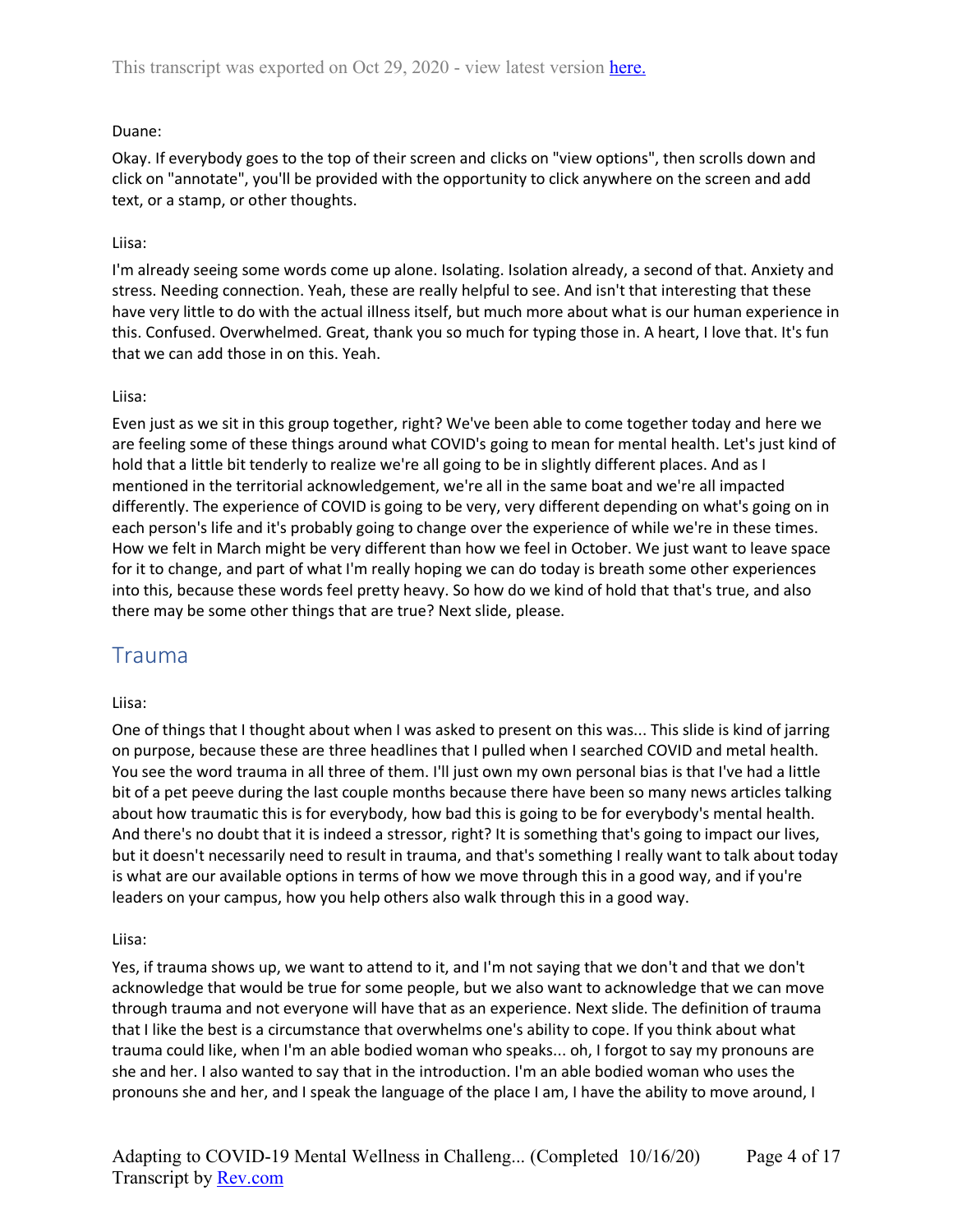have supportive relationships. There's a lot of things in my life that make it such that it would take quite a bit to overwhelm my ability to cope.

#### Liisa:

Now certainly, a big illness might do that. A bear shows up in my front yard, I probably don't have all the skills to cope with that, and so I may experience something that feels like trauma. Now, what's interesting is trauma is so highly relative, right? If I am three years old, and I'm in an unfamiliar place without people who are caring for me, then it's going to take something quite small to overwhelm, from the outside view it looks small, to the three year old it looks very large. So what might be not overwhelming to me, as a 44 year old woman, may be very overwhelming to a three year old. We always want to remember that when we're thinking about what is traumatic for people, it's going to be highly relative to your personal circumstance in your life. And very, very different from person to person, and different over periods of time in our life. And that's natural and expected. Next slide, please.

# <span id="page-4-0"></span>What is an Important Piece of Knowledge that you Have About Yourself or Your Values?

#### Liisa:

I wanted you to think about, as we get into this conversation of trauma, I'm going somewhere with this, what's an important piece of knowledge that you know about you or your values? For example, I might say I know I really value the idea of justice. I know I'm really determined, right? Those are things that I feel are true about me, so on this next slide, similar to what Duane explained with the introduction slide, is if you feel comfortable sharing remembering that this is recorded, what's something that you know about you? An important piece of knowledge about yourself? It might be that you're also very determined, you have a strong sense of commitment, you're very musical, there could be anything that you really know about yourself.

#### Liisa:

"I am chronically optimistic." That's lovely. Family oriented. "I deal with stress through music and exercise." Oh, me too. It's a very important part of my life. I want you to think about these things that you know to be true about yourself, and how did you come to know that? Because my experience, and I think often true in human experience, "I need human connection." Great one. We don't usually learn a lot when we're super comfortable. When life isn't hard, when everything's going our way. I don't know about you folks, but for me, my greatest times of self learning, of growth and development, have always been spurred by hard things. And it's super annoying that that is how humans generally learn, but it is typically true. If you think about how and when you learned these things about yourself, that you need connection, that you're chronically optimistic, I'm going to harbor a guess that very likely it was as a result of something you would not have chosen that created the conditions for you to learn these things. Next slide, please.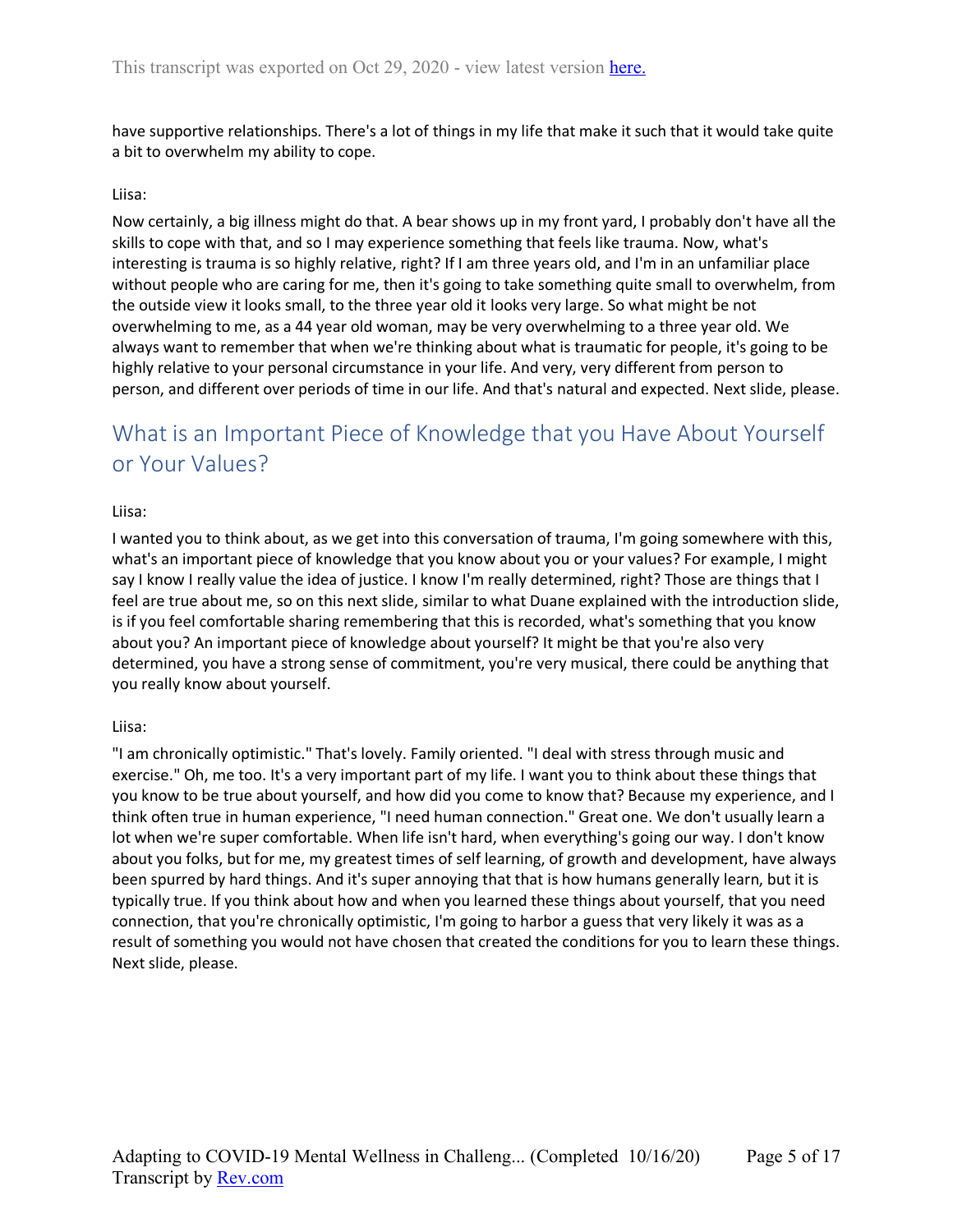# <span id="page-5-0"></span>Effects of Trauma

#### Liisa:

The really great thing, and if I can say this, there is no awesome, great things about trauma, but one of the things it really does is it can shake up our knowledge of self. Whether it's something that we register as traumatic, or whether it's just something that's difficult, what that typically does is kind of, if you look at that circle, it creates a gap in our sense of our self. We usually walk around with these sense of identities of, "I'm this kind of person. I do these things. I like this. I value this." And when something really difficult happens, this kind of cracking of the shell occurs, right? Of, "This is so unfamiliar." I mean, if somebody said they were confused early on, I don't know the things that I thought were true about this world to be true anymore, something's different. And while that cracking is very painful, and we typically fight it, and we don't like it, what that allows us to do is reshape the outer shell. It's like, "Oh, I learned that I'm really optimistic, even in the hardest of circumstances. I maybe didn't know that about myself before."

#### Liisa:

Something, the person who said, "I'm family oriented." It drew me towards my people in a way that I didn't anticipate, or didn't really know about myself. When we go through these difficult times that are things we would not have chosen, none of us would have picked this, it allows us to learn new things about ourselves. Now maybe begrudgingly. Would I have picked COVID for any of you? No. Would I pick any of the other really challenging things that happen in life to people to be happening? Of course not. We would never choose pain. But what's really interesting to me about COVID is there's many, many people on this planet for whom COVID is one piece of a series of maybe difficult things, unjust things, that have occurred as part of their human experience. And so we want to remember that as we think about as this sort of highly unique circumstance, but also highly familiar for a lot of people. And for folks who maybe haven't had an experience of something really difficult in their lives yet, this may be even more jarring.

#### Liisa:

It's like, "Oh, my gosh, I had a really fixed view that the world was kind of safe place, or that this couldn't happen, but for other folks that may not be true, that this might actually feel like, "Oh, this is kind of familiar territory for me." What we know for folks who do experience something traumatic, and again, I'm not necessarily coming from the view that COVID is going to land that way for everybody, about two thirds of folks who experience something that feels like trauma, have what we call post traumatic growth. You've probably heard the term post traumatic stress disorder, right? All that means is after the trauma the stress is disordered. It's normal when a trauma occurs, and if you go back to the definitely of trauma being anything that overwhelms the ability to cope, it's normal to experience a trauma at some point in your life. I don't think I know anybody who hasn't had something of that variety. But trauma, typically, we can integrate through talking with people, snuggling with pets, all these things that help regulate our nervous system.

#### Liisa:

If we have the time and space to heal well, we can integrate the stress in a good way. What happens sometimes when we don't have support and resources, or the world isn't continually safe around us, that things continue to be very difficult, then we see the post traumatic stress becomes disordered. But what we're learning about now, and you'll see the references of the folks who are doing a lot of the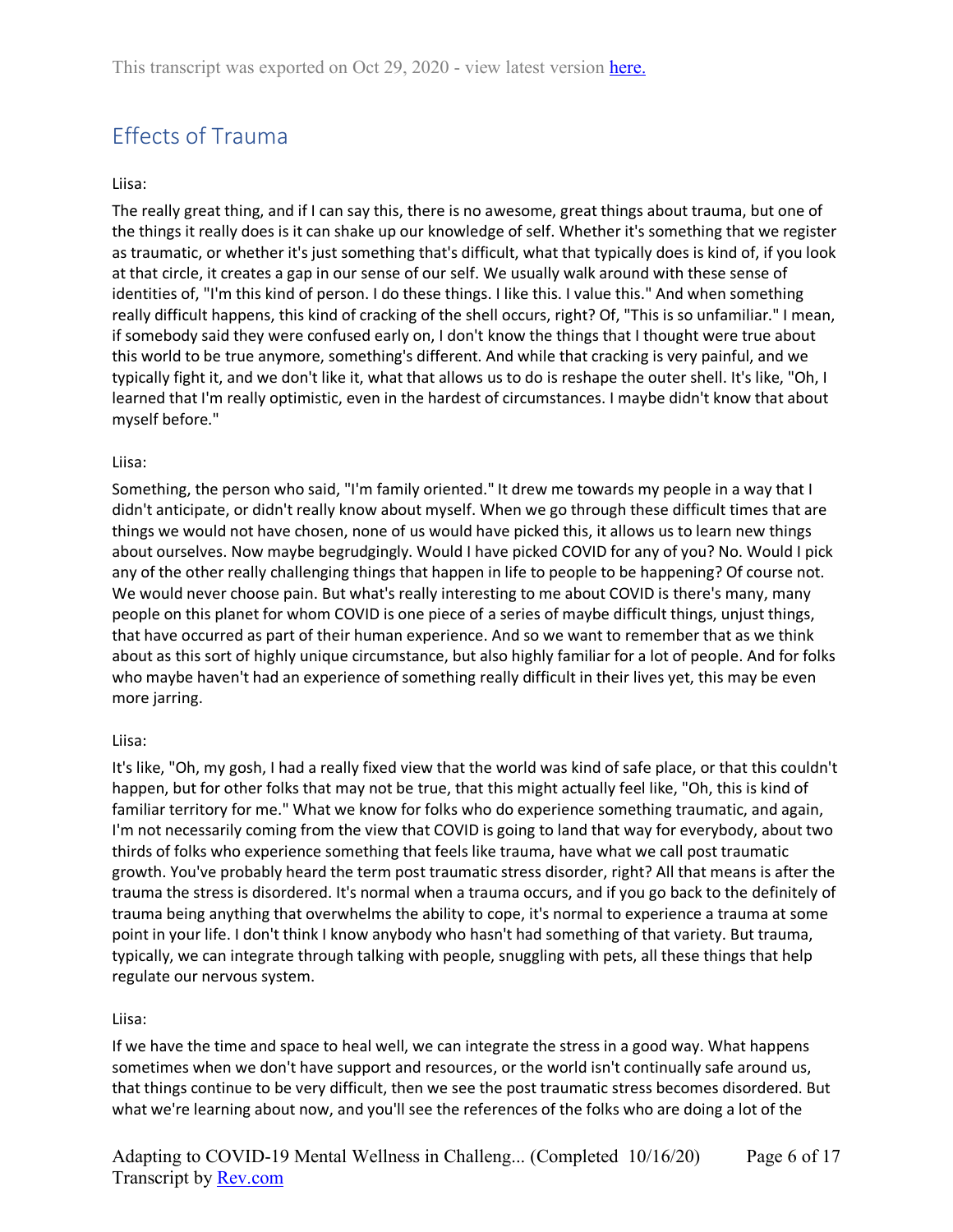leading research around this right now, is that also there's the opportunity for post traumatic growth. And this is that kind of cracking of the shell that allows things to reorganize in a new way.

#### Liisa:

I'm not suggesting we're going to come out of today feeling optimistic about COVID, but we can hold more than one experience at a time. This is the beauty of many of the arts and sciences that I study, and it's that they're asking us to kind of hold, yeah, it's very, very difficult. And what else is true? Any of you who are also yoga practitioners in the group, you're being a warrior too. It's hard. The thigh muscle is working. If you stayed there for a long time you're going to feel some sensation. But what else is true? Is the breath moving? Can the neck relax? So we start to get this sense of effort and ease, more than one experience at a time. Next slide, please.

### <span id="page-6-0"></span>Resilience

#### Liisa:

These are two different definitions of resilience, and I want to name two that for a lot of folks, especially in the counseling and mental health world, resilience can get a bad rap, because it can suggest that we don't acknowledge what has happened that's difficult in people's lives. I want to be really clear I'm not saying that we don't acknowledge what is true, and in particular when injustice and oppression occurs, it's very important that we acknowledge. I think it's pretty essential that we acknowledge it. And the other experience next to that is how do we move through it? If it's true that this has occurred, how do we move through it? And if you look at these two definitions of resilience, the one at the top suggests that we return to our original shape. We cope with something, and we come back to our original shape. The second one in the black box says, oh, we emerge stronger, wiser, and more able. And that's the kind of resilience that I really like. It's like, oh yeah, this is that cracking, this growth, who am I after this? What do I know about myself that I didn't know before? Next slide, please.

### <span id="page-6-1"></span>Self Compassion

#### Liisa:

One concept, this is kind of a long quote, but there no part of it that I felt I could really cut out, so I encourage you to go back and look at it later, but the crux of this is I wanted to introduce Kristin Neff's concept around self compassion, because I think her work is some of the most important that we can use as we move through difficult times. She talks about the difference between compassion and pity, as long as we get fearful if we're too kind to ourselves, we won't keep moving through difficult things, and what her research tells us, actually, is that kindness is the bomb to the wound that actually helps us continue to move through things. But the kind of balm that we want to apply to the wound is really, really important. When we get into pity, it's kind of isolationist. "It's only me." It's, "Why is this happening? I don't like it." Versus compassion says, compassion is to feel with. Oh my gosh, look at all of us who have gone through this experience.

#### Liisa:

When I think of things like oppression, there was a time in my life that I experienced a quite sexist incident. And one of the things that was very healing for me was to realize, oh my gosh, I am in good company. I have so many folks who have experienced something like this in their lives. Did I want to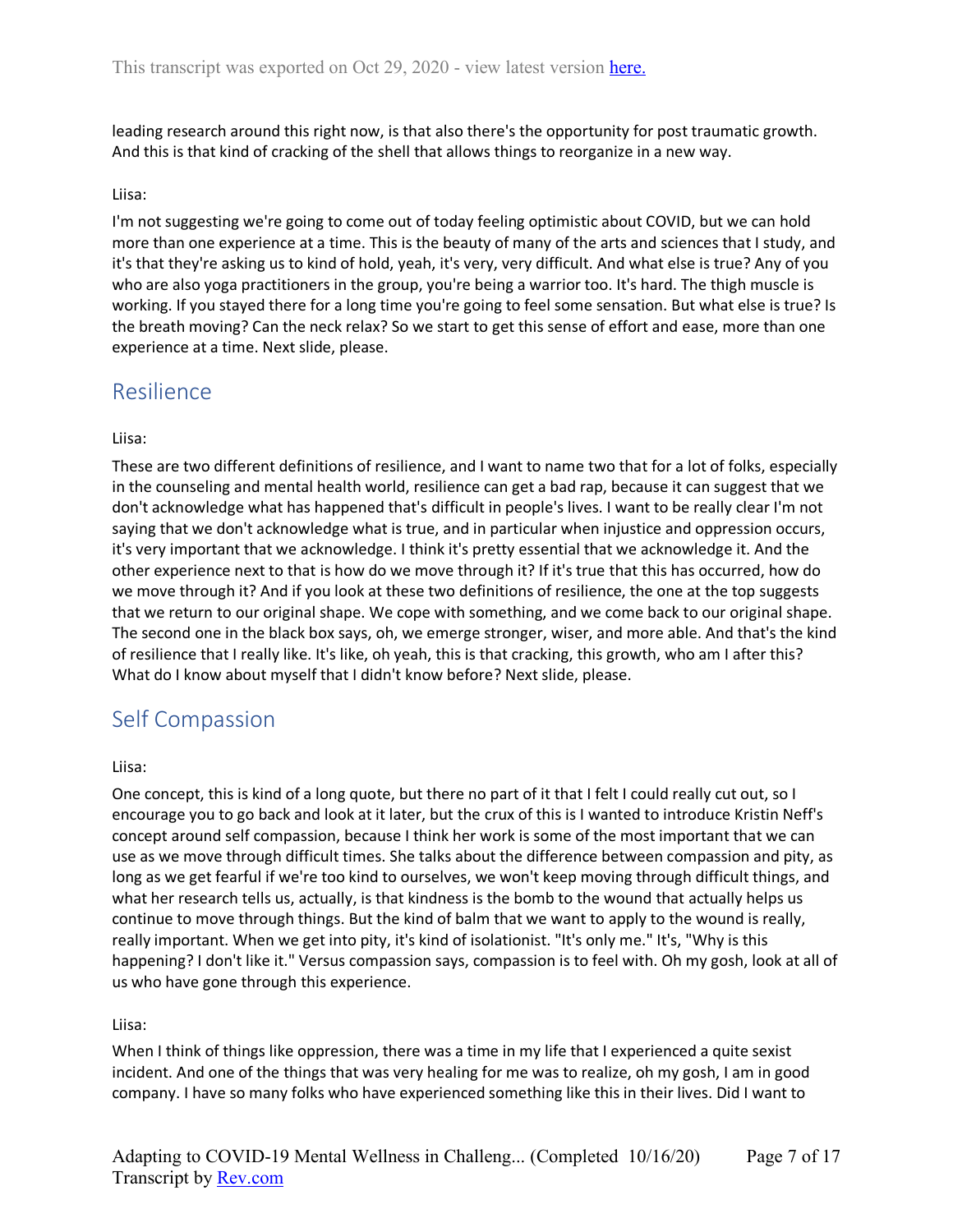experience it? No. Would I choose it? Of course not. But, if I'm there, if it's true, how do I connect with the linage of women who have also experienced something like this? And that it allows me to be in this more connected, more humane, more healing oriented space, than the "why me?" space. Next slide, please.

#### Liisa:

It felt really important to have a good fist of social justice on this slide, in particular as we're in these times of Black Lives Matter, of raising awareness in this world. We can't separate that out from this experience of COVID and this experience of mental health week, and so it is this idea of all of us versus "why me?" that is going to allow us, like anybody who follows Vikki Reynolds' work, I just love her stuff and she talks about how solidarity is really the antidote to oppression. That if we can find some connection, and some way to be with other folks, we tend to be able to weather storms a little bit better. I'm thinking back to that first slide where folks were saying, "Isolated." "Alone." "Confused." So how wonderful that we're able to come together today and be in this together, this felt sense.

#### Liisa:

And I know it's a little bit trickier through the screen, and I don't get to make eye contact with all of you, but I really encourage you to continue to make these opportunities to be able to connect with people about this. Because if we sit at home by ourselves and we feel this all alone, what we do is get a little stuck with it sometimes. So to connect with another person, what's interesting is that we can also connect with humanity alone, which is sort of a funny thing and I'll talk a little bit more about that when we get into mindfulness. Next slide, please.

### <span id="page-7-0"></span>CBT vs. DBT

#### Liisa:

Before we get into the mindfulness piece, I want to talk a little bit about, I'm going to go into some philosophical piece just for a minute before we get back into some of the specific experience of COVID. No offense to anybody who's listening today who is a strong cognitive behavioral therapist, the CDT, but I want to talk a little bit about the difference between CBT and DBT when we're looking at an experience of something that is outside our control. Cognitive behavioral therapy tends to work a lot with thinking. It looks at what are the ways in which our brain is attempting to make sense of what's happening to us. If I use the example of a car accident, if someone has a car accident and they have trauma as a result of it, back to that definition of it overwhelms your ability to cope, it's a scary situation. You have this experience of fear in the body.

#### Liisa:

And that sense of fear in the body may get a little bit stuck, so someone might come see a counselor, or talk to a friend about, "Oh my gosh, every time I get in the car, I notice that I'm really, really stressed." What cognitive behavioral therapy would ask you to do is to look at are you making errors in thinking. It would say things like are you getting into black and white thinking? Either I'm totally safe, or I'm not safe. Or catastrophic thinking, this is going to happen, and then this is going to happen, and it's going to be terrible, and it sort of gets into that vortex. What CBT would ask you to do is spot the error in that thinking and say, "Well, the odds of me getting into another car accident today are very, very slim. So I can relax because I know that even though I have had this experience before, the odds of it happening now are low, so I can calm down in my vehicle."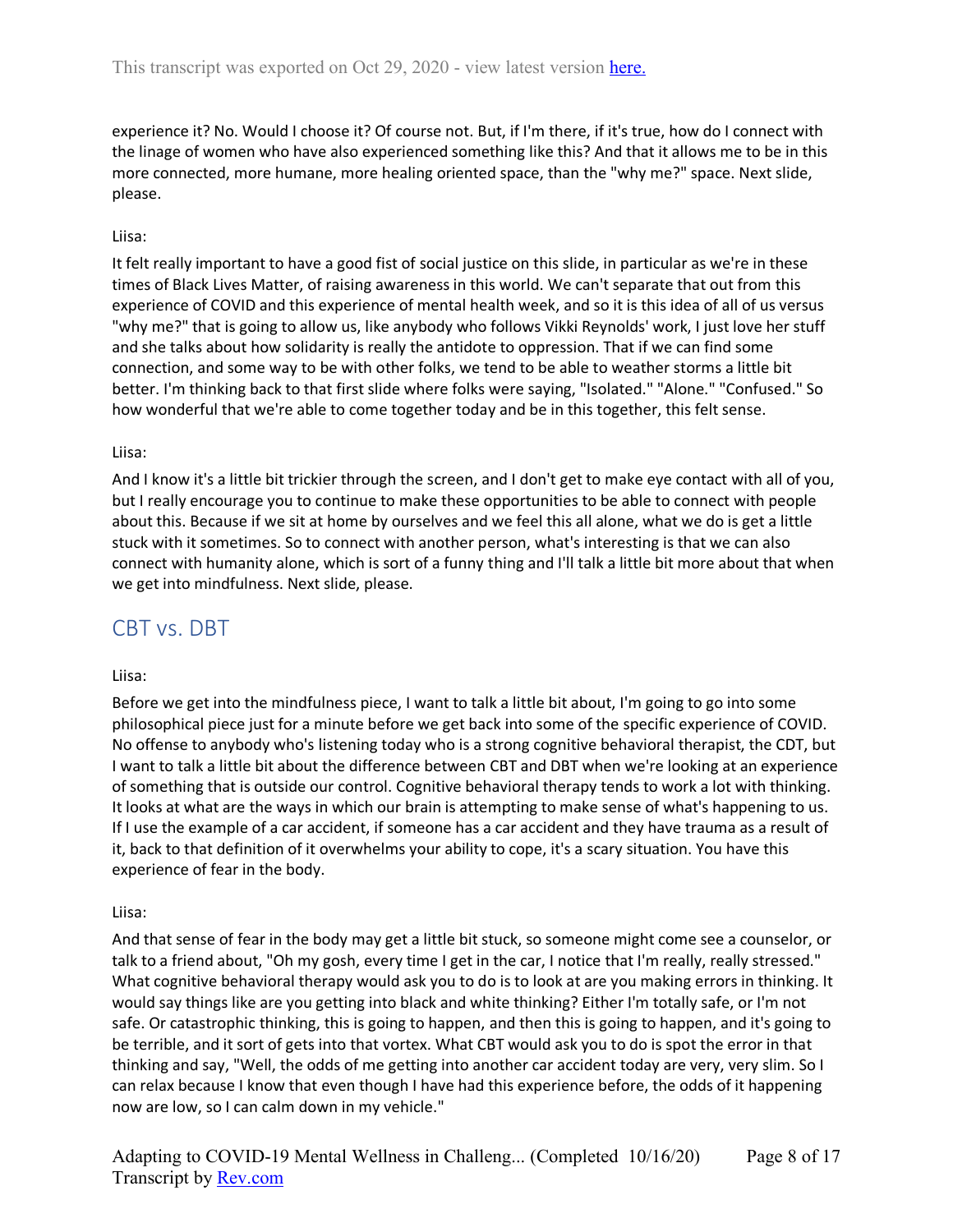#### Liisa:

Now that's, it's a decent way of working, I'm not meaning to totally trash CBT, but I might be trashing it a little bit in the sense that what I love about DBT, and what I love about other therapies like acceptance, it's commitment therapy if anybody works from that modality as well, is that it says, yeah, hard things do happen. What I love about dialectical behavioral therapy it says, yes, difficult things happen in the world, often we can not avoid them, sometimes we can, but often we can not. So if you got in that second car accident, right? Let's say you deal with the trauma of the first one and it just is like the worst fluke that somebody hits you the next time you go out. What DBT would say is, could you handle it anyways? Acceptance commitment therapy would say something similar or, can we accept that really difficult things happen, and can we commit to living the living the life that we want to live?

#### Liisa:

What I really love about DBT, and for anybody else who's studied it, dialectical behavioral therapy really came out of an attempt to provide some assistance to people who were in some of the darkest places that humans can be. Really designed to work with people who were deeply struggling, often experiencing suicidal feelings and it's about how do we have a more skillful life that leads to actually a life worth living? DBT would say we don't just do the skills so that we don't feel suicidal anymore, or don't feel a really dark mood anymore, we do them in order to have a life worth living, which is a really good reason to put some work into this. It's one of the reasons I am just loving the work of DBT these days.

#### Liisa:

The other thing I love about it is, the first word I referenced on the slide there is dialectical. And that is really this holding of two experiences at the same time. This can be true, and also this can be true. COVID can be scary, and what else is true? What else is true is I saw otters yesterday morning. Those two things don't cancel each other out. I might have some joy next to some fear. So we just ask ourselves to be able to start to tolerate some of that. I want to talk a little bit about mindfulness. Actually, we can go to the next slide for this, to talk a little bit more about mindfulness.

### <span id="page-8-0"></span>**Mindfulness**

#### Liisa:

Mindfulness, I think, gets a little bit overused in our culture. I think it tends to be sort of thrown around as though it's just sort of sitting still for a few moments, or that all meditation is mindfulness. That's not necessarily true. In the DBT world in particular, which I'm going to draw from today, mindfulness is really about noticing without judgment, really deeply paying attention to what's occurring. The reason we do that is not to become a great meditator, we do it in order to become more skillful at life and that is a really important thing. Sometimes people sit and they go, "Oh my gosh, I'm terrible at meditation." When I talk to students about meditation they often say, "I can't sit still. I can't quiet my mind." What I'll often say is, "That's fine." The goal is not to become the best meditator. Now is it lovely if we sit and experience peace? Absolutely. I'm not saying we should avoid that. But what we're really looking for is how do we notice our anxiety in that moment? How do we notice our restlessness? How do we notice that we're preparing for an argument that may never occur.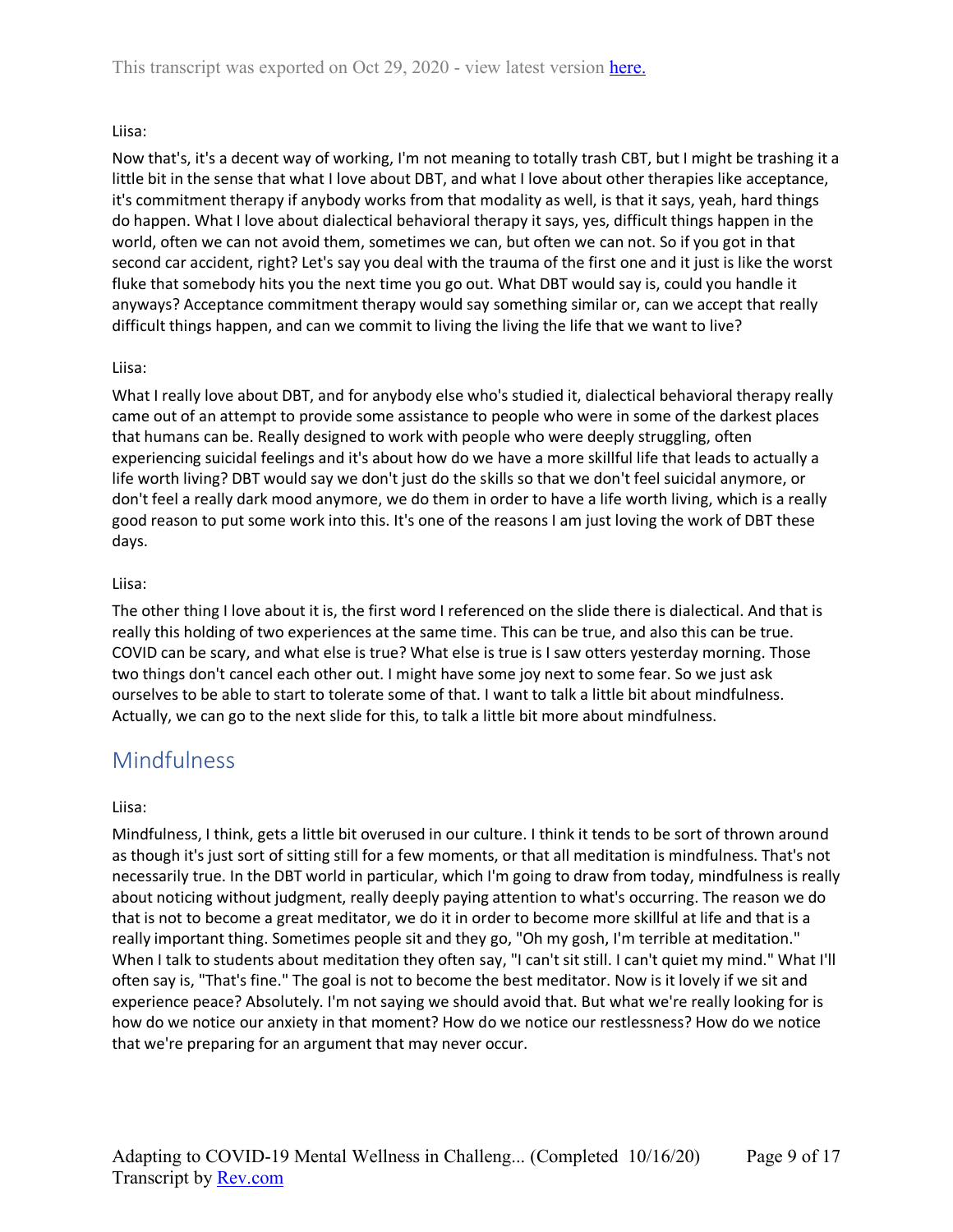#### Liisa:

Do ever have battles with people in your head that are never going to happen? What mindfulness allows us to do is that it allows us to see clearly what's happening around us. If I go back to that analogy of being in warrior pose in yoga, if all I can feel is the stress of my quad muscle working hard, and then I start to get mad at the teacher because why did she put me in this pose? Then I think I'm terrible because I'm not that strong, and look at the person next to me who's really strong, and I start to spin, and I can't see myself doing it. Then we start to get into that vortex. But what mindfulness when practiced regularly does, is it allows us to go, "Oh, look, my quad is tired." "Oh, I'm comparing myself to my neighbor." And then we might still judge, we might layer it and go, "Isn't that terrible that I'm paying attention to my neighbor." And then we can go, "Oh, look, now I'm judging myself for judging myself." Which humans do, we can layer about 57 different kinds of judgment really, really quickly.

#### Liisa:

Mindfulness allows us to spot it at the earliest opportunity. I work in this field and I have moments where my brain runs amok and I have to kind of go, "Oh, I missed seven opportunities to intercede in that thought pattern, but look, here I am on the eighth noticing. Okay. Let that be how it is today." And that's okay. What we use mindfulness for, and I love that part of the BC campus project is that there are these mindful moments happening on Mondays throughout the fall, and I'll be back for one of them later on in the season, is that it helps get us in the practice of working from that mindful point of view so that we're able to spot what's happening for us. One of the other things that I want to talk a little bit about is that stress, and in particular trauma, but all stress when it's chronic and kind of high, can pull us out of the ability to see things clearly.

#### Liisa:

When the brain stem, and I won't go too far into the science today, but anybody else who's working in this field knows, when the amygdala is firing and the brain stem is saying "danger, danger" the prefrontal cortex is kind of offline, and the way that impacts us as humans is problem solving drops, creativity drops, and the ability to be really reflective and see ourselves clearly, to have this sense of abstract thought, to see myself in the world, if I can't do that well, then it's very hard for me to respond in a skillful way. That's why, with DBT in particular, mindfulness is the core skill that underlies everything else because it is very difficult to do the other skills if we can't see ourselves clearly. If I'm busy hating my yoga teacher because she put in a hard pose instead of seeing clearly that, oh, I'm having a reaction when I don't feel like I can do something well, then we can't engage in a good way. We have the problem located in the wrong place.

#### Liisa:

As humans we do that, but we want to be able to more often, more skillfully, see things clearly. I really think the biggest skill, and it's annoying because it means you have to commit regularly and you have to actually work at it, the biggest skill that I would say is the underpinning to all of this is, in fact, mindfulness, to be able to see ourselves clearly. A regular practice, I'm not going to be on my soap box too long about this, but a regular practice is more important than a fancy practice. The more you can just start sitting every day to have that sense of watching the mind and noticing what's happening without judgment, the stronger all of these other skills are going to be. Any questions coming up? I just want to check. I realize I'm talking a lot. I don't think I see any questions.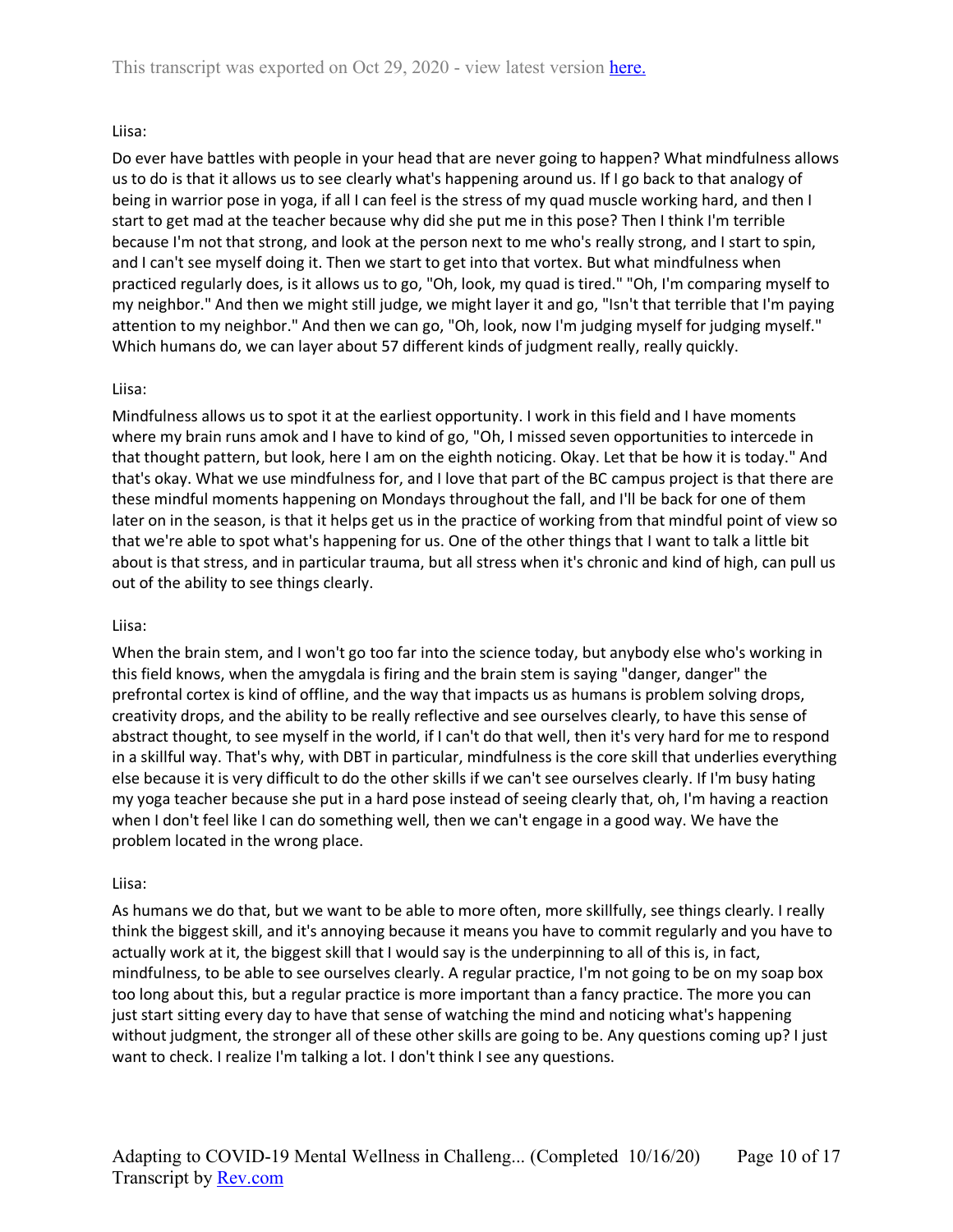#### Duane:

No questions yet.

#### Liisa:

Nothing yet. Okay, perfect. If there is something that's coming up while I'm talking, please feel free to type it in and Duane will flag me down and let me know that there's something that folks are wondering about. Next slide, please. And water for me.

## <span id="page-10-0"></span>DBT Skill: Radical Acceptance

#### Liisa:

One of the other DBT skills that I love, that is also borrowed from yoga, borrowed from meditation and Buddhism is the idea of radical acceptance. Radical acceptance means accepting what is true, right? Which also means letting go of illusion that we can control things, and my goodness, is COVID ever the teacher for us on this. It's like none of us could have controlled this. We did not know this was coming. Many, many people, as I mentioned before, already knew that life was out of their control, but some of us were walking around with the illusion that we could control things. I often tell people with grief too, that grief is one of those things where we think, we operate as humans as though the people around us aren't going to go anywhere. What grief does is it brings the truth really close to the surface. It says actually this human experience is very fragile and quite fallible. That's uncomfortable for us as humans, and so what happens sometimes is that we want to forget that.

#### Liisa:

Radical acceptance says I'm going to accept that life doesn't happen on the things that I understand. It doesn't happen on my terms. And can I be okay with that anyways? The radical part is really important because what we often do as humans is we say, "No, I accept that, but..." which is not radical acceptance. It's saying, "Yeah, I'm willing to tolerate this, but I'm going to have a little bit of a battle with it." And what we know about being human is that battle is actually where more of the suffering comes than the actual incident a lot of the time. That's not always true, but very, very frequently this human experience of, "I'm fighting what's happening." Is where a lot of the pain comes from. One of my teachers, he says when you're practicing acceptance you have to think about if the issue were you, and someone said, "Come for tea. Come over to my house, have a cup of tea. You are welcome here. But could you be a little different?" And most of us would have that experience of, "What?"

#### Liisa:

And that's really what we want to look at with this idea of radical acceptance is realizing if we're going to accept it, we kind of have to accept it all. And this human experience means both beauty, joy, delight, ecstasy, and pain, loss, grief, rage, all of it is true. How can we hold more than one feeling at a time? Marsha Linehan is the author of this quote, and she's kind of... I don't know if she would like this term, but I think of her as kind of the godmother of DBT. She's the originator of a lot of the skills, so it felt really important to also name her in this presentation. Next slide, please.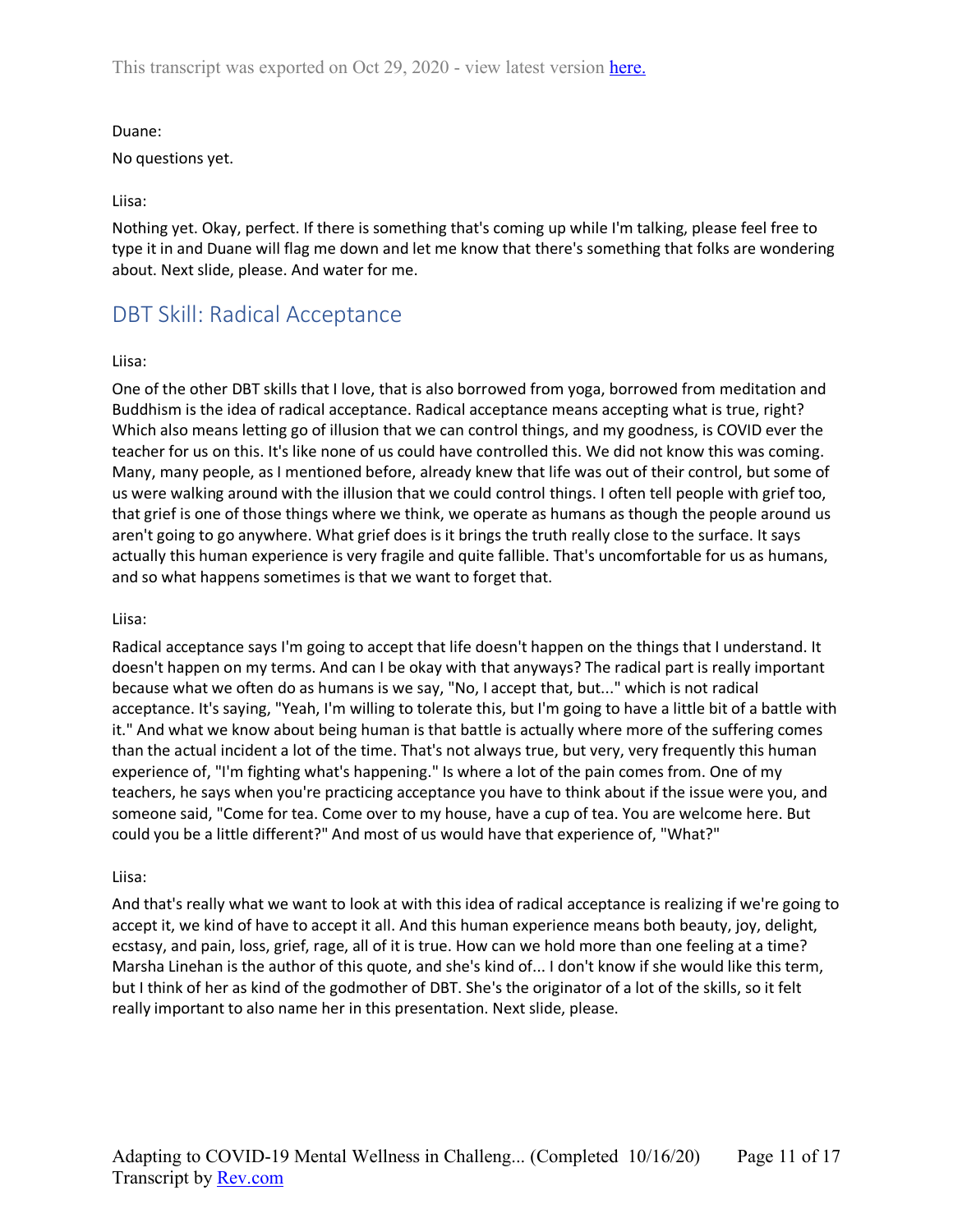# <span id="page-11-0"></span>The Second Arrow

#### Liisa:

Anybody in the group who has studied any Buddhism probably knows the story of the second arrow. To me, it's one of the best ways to remember this idea of fighting reality. When we think about life having pain, we know this to be true. Painful things occur. Let's say it's, well let's just even use COVID as an example, it's painful that this is happening. It's painful that people are getting sick. It's painful that people are dying, sometimes it feels like unnecessarily because people have done some things that have not landed well in this process. The pain is here, and this is COVID, this hurts. The second arrow that we shoot at ourselves is, "This shouldn't be happening. I don't like it. I don't want it." We could even take it into the layer of our experience of COVID. Before we got on the call today we were all talking about our experience of working from home, and some people like it, some people don't like it. But if it's like, "I don't want to be stuck in my house." Say that was my experience, and then we say, "Why me? Why is this happening? Who made this happen?"

#### Liisa:

What we take is that first arrow that something is painful, and then the second, third, and fourth are judgements about what's happening. If I get sick, being sick is painful, I'm having an experience of pain that I'm unwell right now. As soon as I start to say, "This shouldn't be happening." That's the second arrow. "Who can I blame?" Third arrow. "I must have done something. Why me?" As humans, I don't know about your own experience, but when we are working from a place of mindfulness we can see all these extra layers that we are kind of aiming at ourselves as a result of our thought patterns. That's the difference between pain and suffering. Pain is unavoidable in this human experience, to the best of my knowledge. If you know something I don't know, please let me know. But I'm pretty sure part of being human is that we experience pain. The suffering is the optional part. The second, third, fourth, and fifth arrows are all optional. The trouble is they don't feel that optional a lot of the time.

#### Liisa:

I mean, I remember the first time, I think I was about 20 years old and I saw a counselor for the first time and they suggested I had some control over how I felt about something. And my initial reaction was like, "Oh, you don't know anything about my life. This is absolutely untrue. This happened, therefore I must feel this way." I clearly was not practicing a lot of mindfulness at this stage in my life. And what I know now is sometimes I can spot it and go, oh yeah, I'm telling myself a story about this. That's the second arrow I'm shooting at myself. And I do have a choice about how I feel. That doesn't mean I still don't sometimes hop on the rollercoaster of emotion and take myself for a ride, because I'm human too and we do these things. But what mindfulness helps us do is go, "Oh, I'm riding that coaster again. I can get off. I can talk to somebody. I can recognize the truth of what's happening. I can take a moment in nature. I can do all these things that are going to help me realize that I don't have to suffer quite as much as I'm suffering."

#### Liisa:

I think, with COVID in particular, this is something that we can look at and go, "Yes, this is very painful and we're having a wide variety of experiences to it." Some people have died. Some people are very ill. Some people are experiencing isolation. Some people are actually doing okay. And all of those experiences can happen as just the truth. If we radically accept that that's each person's individual experience of this, then all we have to do is be with reality, which is hard. It is challenging for humans to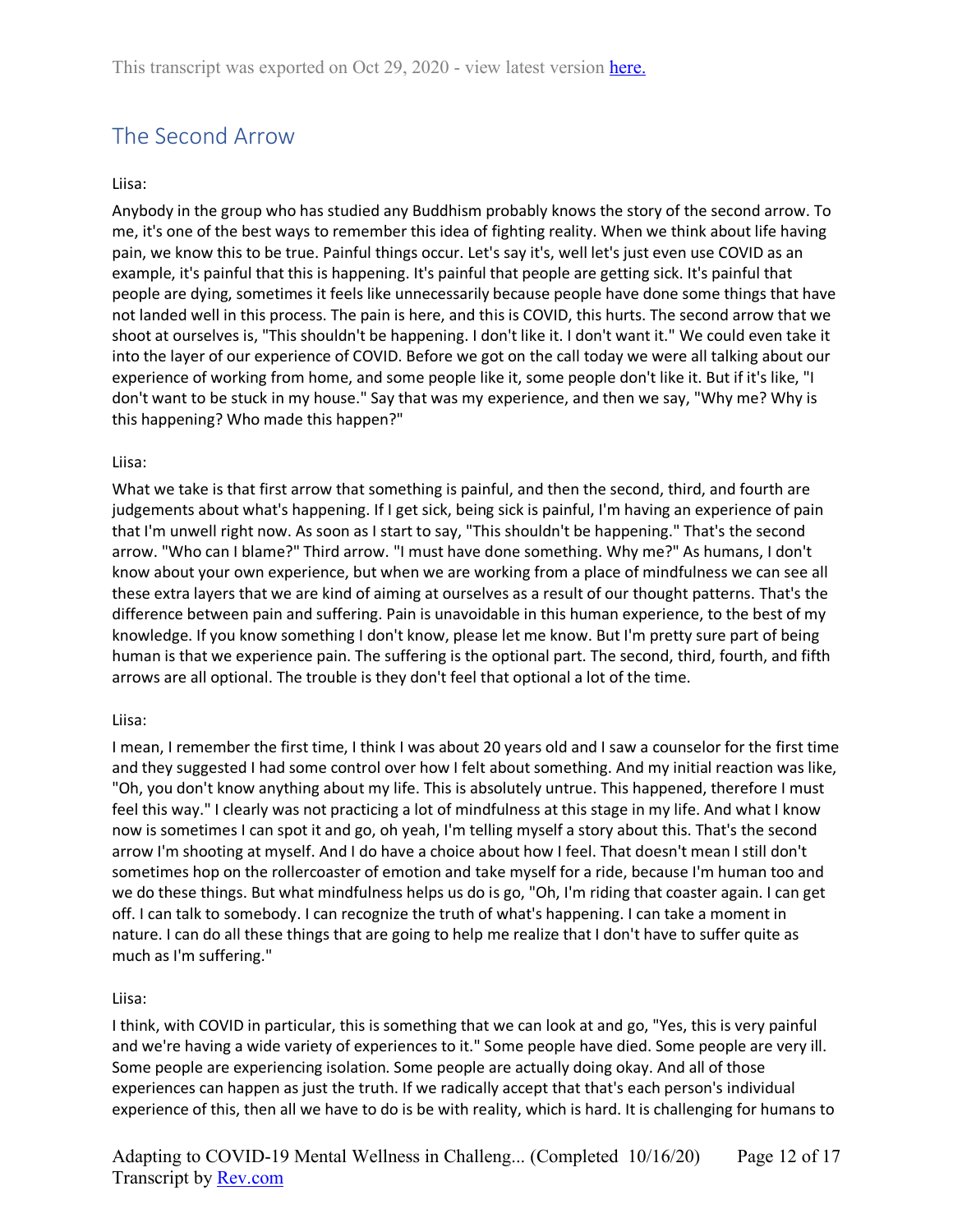be with reality, but it's something we can work towards and this difficult time may help us do that. Next slide, please.

### <span id="page-12-0"></span>Acceptance

#### Liisa:

One of the things that people often get confused about with acceptance is thinking that it would mean you've chosen it. I know I've said that probably 30 times today in the session already of, "Of course we wouldn't choose this." But it's really important to remember that. That I think when we use things like radical acceptance, and when I'm talking with people who've experienced great harm, some of the things that happen in this world that are deeply unjust, we are not saying it's okay. And that's a really, really important distinction. It just means that given that it has occurred, how do we go on and have a good life? How do we move on? How do we continue this human experience and not get stuck in it? It just felt really, really important that I take a moment to say we are not saying any of it's okay, because it's not. It's absolutely not okay to harm other people, we know that. Given that it's occurred, given that COVID's here, how are we going to keep moving through it? Next slide, please.

## <span id="page-12-1"></span>DBT Skill: Radical Acceptance

#### Liisa:

I want to talk a little bit about this skill of radical acceptance, and if any of you are really interested in this, you're welcome to reach out to me after or even if you just want to Google some of the information out there about radical acceptance, there's a ton of stuff on DBT on the internet. And in particular, anything written by Marsha is great. But she would just say to walk through it in these five steps. That we think of an important even. We just think of anything that's occurred. Of course, for today we're using the concept of what's happened to us around COVID but you can apply these skills in all parts of your life. And we say, "What caused the event?" With COVID it's like, what caused the event? A virus. Clearly, totally out of my control. And we just notice how we feel about it. I might have... I'm just trying to think about myself right now, if I take a little mindful moment, it's funny, I feel a little bit of acceptance, but also a little bit of confusion of, what is this going to be like? Which maybe tingles with a bit of anxiety and worry.

#### Liisa:

"How long is this going to go for?" My brain wants to ask a lot of questions. Can I be with that exact experience in this moment? Okay, that's how I feel about that right now. My feelings do not have to dictate how I live in the world. I can have a feeling of worry, but also, and the step four is the really sort of juicy part of radical acceptance, we choose a coping statement. One of the ones I love, and actually we can go to the next slide because we'll come back to steps four and five in a moment, one of the ones I love is this is happening for me, not to me. Now not everyone's going to like that one, I'm going to own that I almost didn't put it on here because I realize for some people it might feel kind of sticky and blaming.

#### Liisa:

What I know about my own personal walk on this planet is I deeply believe the things that are happening around me are for me to learn from. I believe that the things that are going to promote my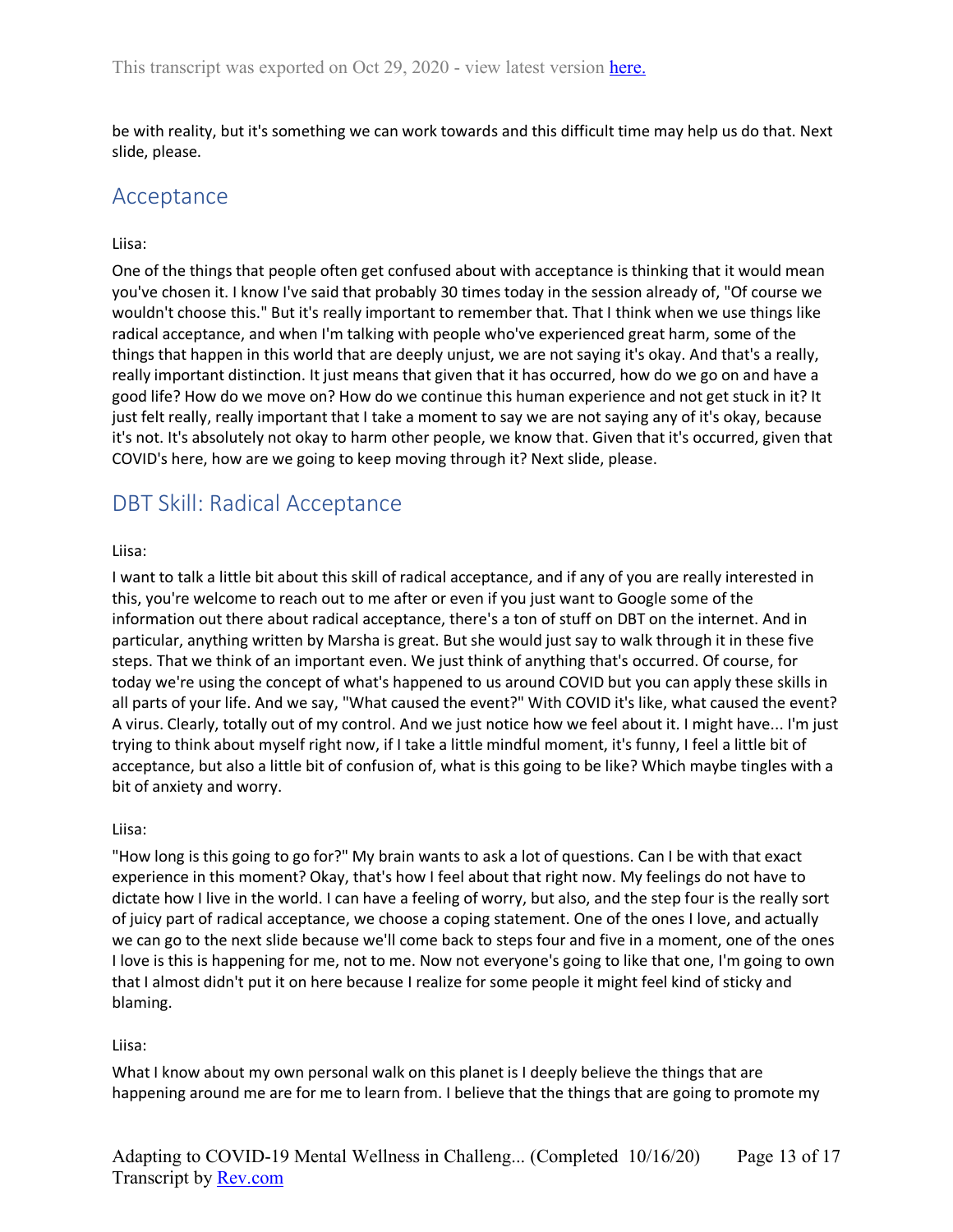growth are the things that I'm going to encounter. I always have a caveat around that, that I do not believe that in other circumstances where people have experiences depression. I don't believe that some of that stuff is happening for anybody's growth. I'm just holding a dialectic of that I believe those two things at once and I realize they're super in contrast with each other. And that's what happens when your presenter is a human who has conflicting views in her own mind.

#### Liisa:

But in terms of a coping statement, for me, when something difficult is happening, I look at it as an opportunity for growth. Not all the time, if I haven't been practicing my mindfulness maybe I want to blame some other people first. But when I'm being my best self, in wise mind, which is a DBT concept, when wise mind is online, I can say, "This is happening for me, not to me." Now some of the other ones you might try are things like, "I don't have to like it to accept it." It's a little more neutral than, "This is happening for me, not to me." One of the other ones I really love is, "I'm in good relationship with reality." I'm not going to create more suffering in my life by fighting reality.

## <span id="page-13-0"></span>DBT Skill: Cope Ahead

#### Liisa:

Often in the counseling room what I find myself saying to people is, "Okay, can we get in good relationship with reality? We don't like it, but it's here. What shall we do next?" What I want you to think about now, and go to the next slide, please, is start percolating on the idea of what's your coping statement? What helps you when you're in those moments when suffering starts to emerge that you could say to yourself, that allows you to come back to wise mind. To come back to that part of you that knows when things are out of our control, how do we cope well anyway? Now, if you remember that list of the five points that I just had up around how to practice radical acceptance, one of the other things that is really, really important with radical acceptance is it doesn't mean we don't do anything. If we just accept things and we never take action we're actually going to end up creating more pain than is necessary in our lives. The other DBT skill that kind of dovetails into this is this idea of cope ahead.

#### Liisa:

I kind of love cope ahead, because what it says is I do have some agency in some places. I only want to practice radical acceptance in the places that it's needed. But in the places where it's not needed, let me cope ahead so that I can avoid some pain. For example, if we go back to the car accident analogy. I can't control whether I'm going to be in an accident or not, I can control if I pay attention while I drive. I can get my breaks checked. I can make sure my tires are inflated. There's things I can do, which allow me to influence the situation in some way. I was reading some pieces, there's a trainer with DBT, whose name is Tony, and he wrote a whole piece around DBT and COVID. And he was saying there are really some things we can do to cope ahead.

#### Liisa:

I want to give Tony credit for this because I borrowed some of it from him, but he talked about some of the things we can do now. What an opportunity if I don't have this virus now, maybe I'll never get it, but maybe I will, and can I cope ahead that I've taken care of myself well as much is within my control in the lead up. As is appropriate for each of our bodies, can we get physical activity? Can we stay active during these times so that we're able to have our bodies be as strong as they can be. There may be some radical acceptance around an illness that you already have, preexisting stuff. We know human bodies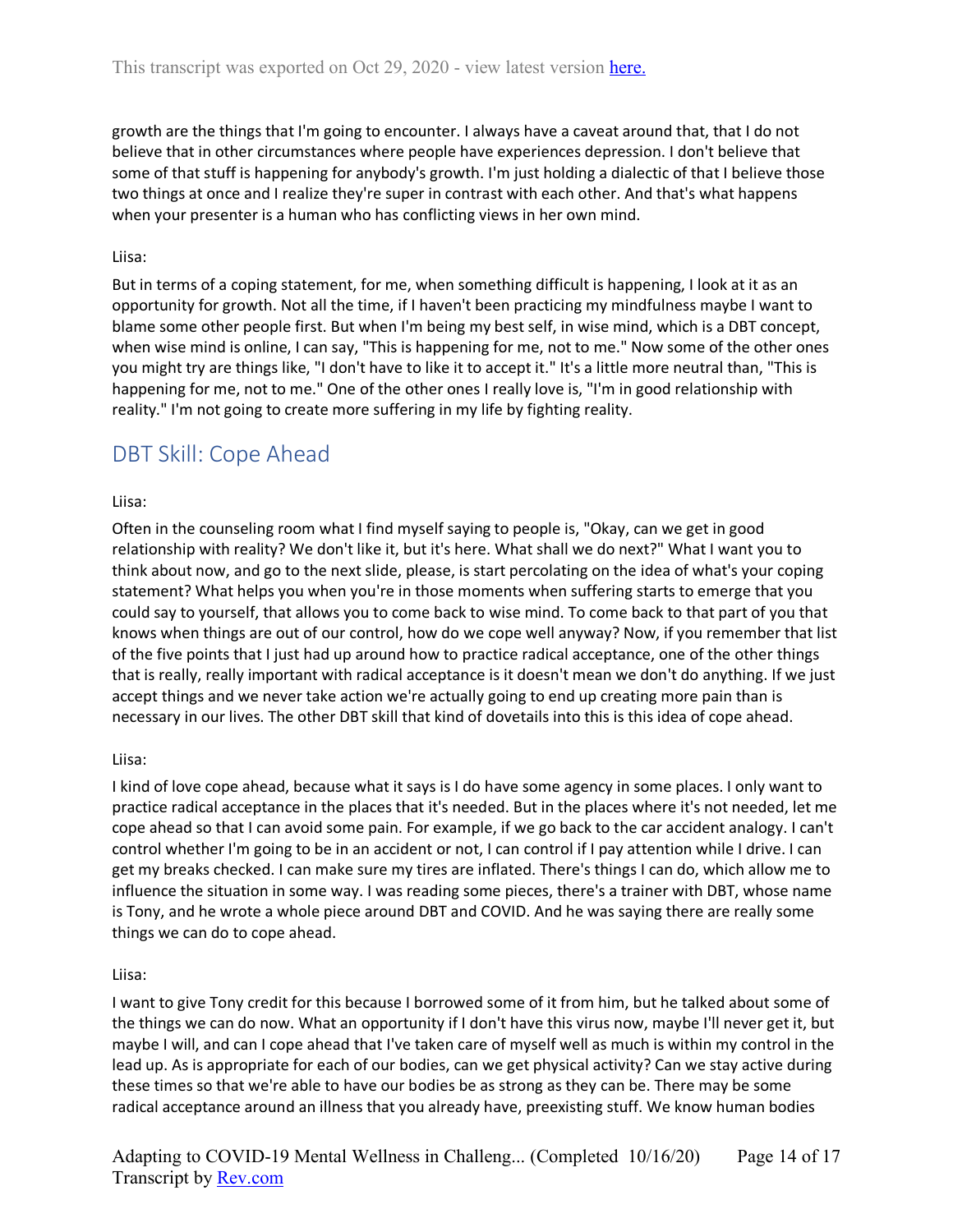are highly fallible. We probably all have stuff going on, but how do we do the part we can control? The acceptance part is, "Yeah, this is what's happening in my body." The cope ahead part is, "Yeah, but where can I also influence this and make sure I stay strong, make sure I stay active." To get adequate exercise.

#### Liisa:

Tony's advice was, particularly if you're at home, find creative ways to do this. And it sounds so simple, and I was aware. I was like, "Oh, this is not ground-breaking information I'm bringing to the script today." But sometimes all we need is that reminder of what we already know to be true. I'm not telling you anything dramatic today, but I really want you to think about, what can I do to cope ahead for me? It might be just taking an extra set of stairs, it might be yoga, walking in your neighborhood if you can, taking your pet out if you have a pet. Anything to keep moving and to really avoid some of the things that could make us more vulnerable to illness down the road. Improper use of medication, drugs, or alcohol. Sleep, we know is the biggest thing for not just immunity, it's massive for immunity, it's where all cellular repair happens, is at night. But it's also very, very important for mindfulness.

#### Liisa:

If we want to be able to spot clearly when the brain is having kind of trip down the vortex, we've got to be well rested. I don't know about you folks, but if I am really sleep deprived, one of the things that happens for me is I'm very quick to emotion. I'm quicker to anger. I'm quicker to sadness. I'm quicker to irritation. And if I'm being mindful, I can see that and go, "Oh my gosh, I am more irritable than normal today. Maybe I can watch that and not take it out on the people around me, and I can spot it a little more clearly before I get too far into the vortex." We really want to be well rested so A, we're less reactive, but B, if we get reactive we can spot it because that's going to allow us to have a better experience through this.

#### Liisa:

Certainly from a cope ahead point of view when it comes to things like a virus, we really want well rested bodies because the capacity to deal with any stressors is just much better when we're well rested. And of course, eating well. I mean, there's probably whole seminars on this that are going to be part of how we all deal with COVID, but we know that it's the only building block we put in our bodies, it's the only thing we have available to us to create serotonin, which is our feel good neurotransmitter. It's the only thing we have to do cellular repair, to have adequate protein in the body. We really want to be able to take some time now if you are well to think about, what are the things that are within my control so I'm not paralyzed by this experience, but that also then it allows me to know what's out of my control and I don't have to stress about that piece all day.

#### Liisa:

I can just be aware, I radically accept that it's true that this virus is in my province, it is in my city right now, and I can do some things to look after myself. And if I happen to get it, which I would not choose, then I can radically accept that at that point. I might fight it a little bit because I'm human, but hopefully my mindfulness practice is going to allow me to be in good relationship with reality as we move through this. Maybe I won't ever get it, but I'll be working in a different way, people around me might have less security in their employment, all the other outcomes of COVID are the additional levels of pain that we might deal with. Someone loses their job, that's pain. Suffering says, "Why me?" So how can we have this awareness of what's happening as we walk through this? Next slide, please.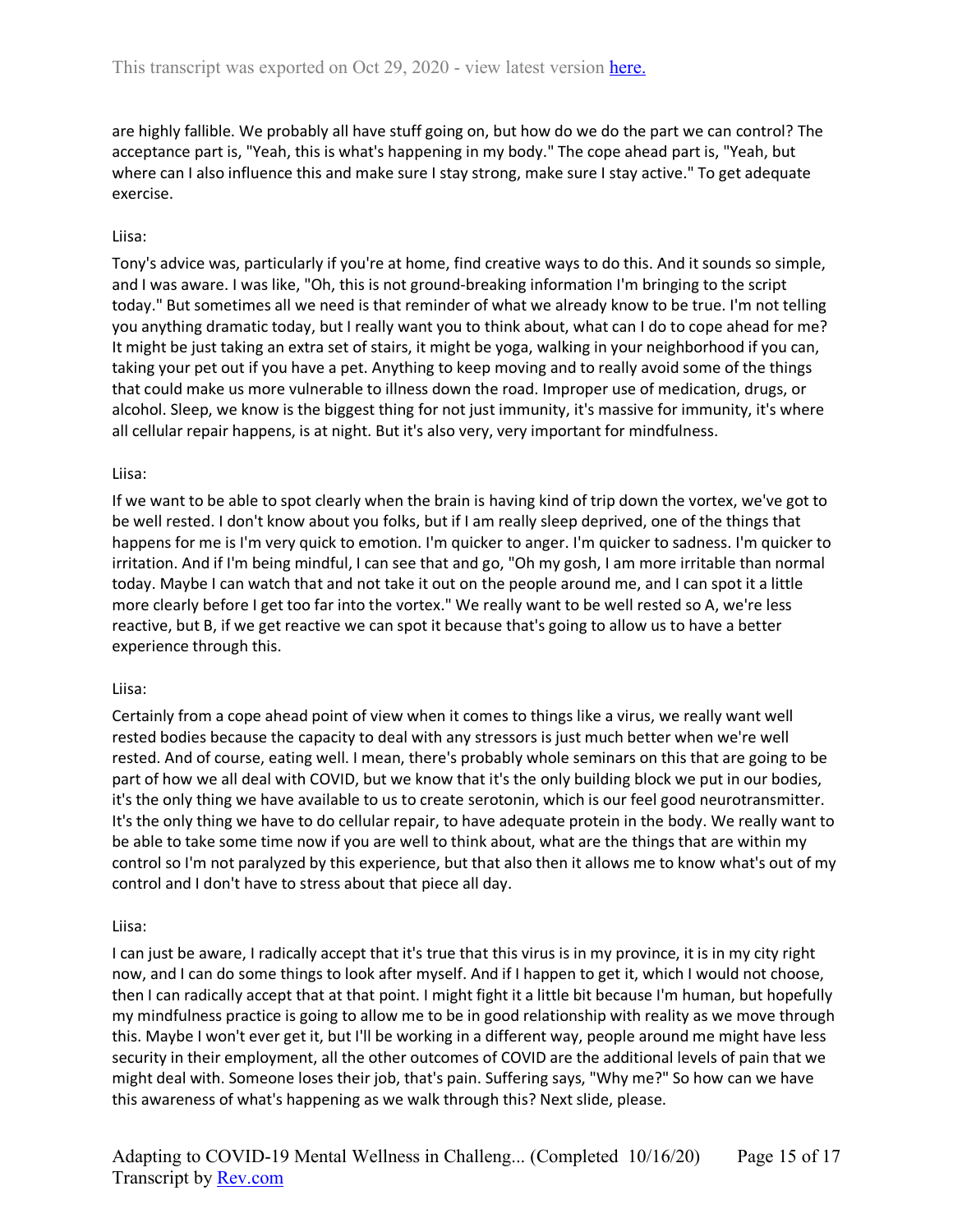# <span id="page-15-0"></span>How Do You Best Cope Ahead?

#### Liisa:

I've given you a few moments to think about what your... and you can type either one on here. Either what your coping statement is, "This is happening for me, not to me." "I'm in good relationship with reality." Or something that you want to do to cope ahead. It might be, "Oh, I'm going to get out for a daily walk." "Oh, I'm going to make sure I get enough vitamin C in the day." "I'm going to make sure I eat breakfast." "I'm going to make sure I get to bed before 11:00." They just invite you to think about for you what's either a coping statement that you want to remember after this session is done, or one strategy you want to use to cope ahead.

#### Liisa:

I just invite you to type those in now and share them because I'm super curious what you're going to come up with. "I can't change what happened, but I can find the most positive outcome." That's really powerful. Thank you, whoever wrote that, that's great. These are challenging, so I'll just give you a moment to think about them, either something, and you can type both if you want, one way you're going to cope ahead, or what your coping statement is. Anybody else? I'll be patient for one more second, just in case you're typing because I know these are hard. Okay. Yeah, it's okay we can go onto the next slide. If there's any that you're thinking of that you want to type in the chat after this slide's over too, that's super fine.

#### Liisa:

Oh, "Spend time in nature." Awesome. That's a wonderful way to cope ahead. We know that nature has the capacity to bring our nervous system down, so if you have this kind of elevation, it brings us down a little bit. It activated the parasympathetic nervous system. It gets us out of that fight or flight response, and it can be really, really great. Nature is a wonderful idea, and especially right now where it's difficult to be inside, to recognize, "Oh, one of the things that is still available to me is nature." Oh, there's a few other ones. Prioritize sleep. Really, somebody was listening. Totally agree with you on that one. Absolutely prioritize your sleep.

#### Liisa:

And, "Keep virtual connections with friends and family." That's another one that it's funny, it wasn't on the list that Tony had come up with that I shared with you, but that's absolutely one of the things that is a way to cope ahead. If we are well connected we feel that we're able to share what's going on for us with other people, we know that that's protective for immunity, for longevity, all these things. Absolutely, that's a really great idea to stay in connection with friends and family. Those are all really great ideas, thanks for sharing them. Next slide, please.

### <span id="page-15-1"></span>Conclusion

#### Liisa:

The last slide that I want to share with you is one from Tony, who I referenced earlier, who has been thinking a lot about DBT and COVID, and I'm really grateful for some of the thinking he's been doing. I think this quote from him just absolutely summarizes a way that we can walk through this in a good way. He says, "It's very important to take the pandemic seriously. Based on science..." One of the other